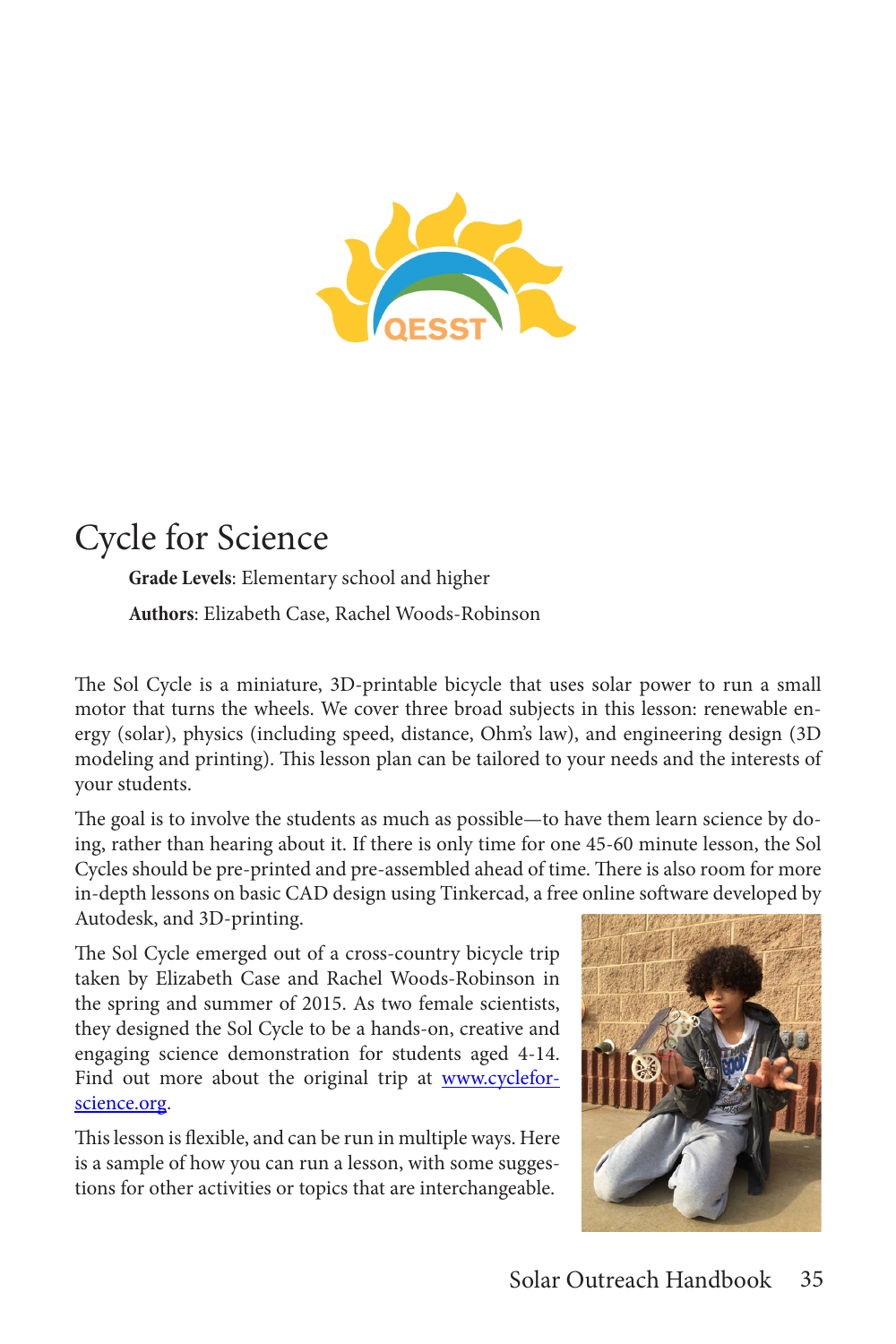After this lesson, students should be able to

- $\rightarrow$  List the three parts of an atom.
- Ӻ *Explain how a solar panel works (briefly).*
- Ӻ *Give one or more examples of renewable energy, and explain why it is important.*
- Ӻ *Be able to calculate speed from distance and time.*
- Ӻ *Have a basic overview of prototyping, especially in regards to 3D printing.*

# Materials

Donwload 3D-printable file from QESST Education website or from: https://tinkercad. com/things/7bJwCUMnaLb

- Bicycle parts
	- (1) frame
	- (1) front wheel
	- (1) back wheel with hub
	- (2) training wheels
	- (2) training wheel forks
	- (1) motor-stop (for keeping the rubber band "chain" on the motor)
	- (1) handlebars
- Nuts and bolts
	- (1) 1.75" back wheel bolt
	- (1) 3/4" front wheel bolt
	- (2) 2 5/8" training wheel bolts
	- (3) lock nuts
	- (4-8) washers
	- (2-4) lock washers
	- $(2)$  nuts
- Miscellaneous
	- (1) set 5-inch velcro (hook and snag)
	- (1) thin rubber band, e.g.
	- (2) thick rubber bands, e.g.
	- (1) 6V, 1.5W RadioShack solar panel
	- (2) small alligator clips, e.g.
	- (1) high efficiency motor, e.g.
	- Heat shrink wrap, e.g. (optional)
- Tools
	- (1) pair of pliers
	- (1) pair of mini scissors or Swiss Army knife
	- (1) Phillips screwdriver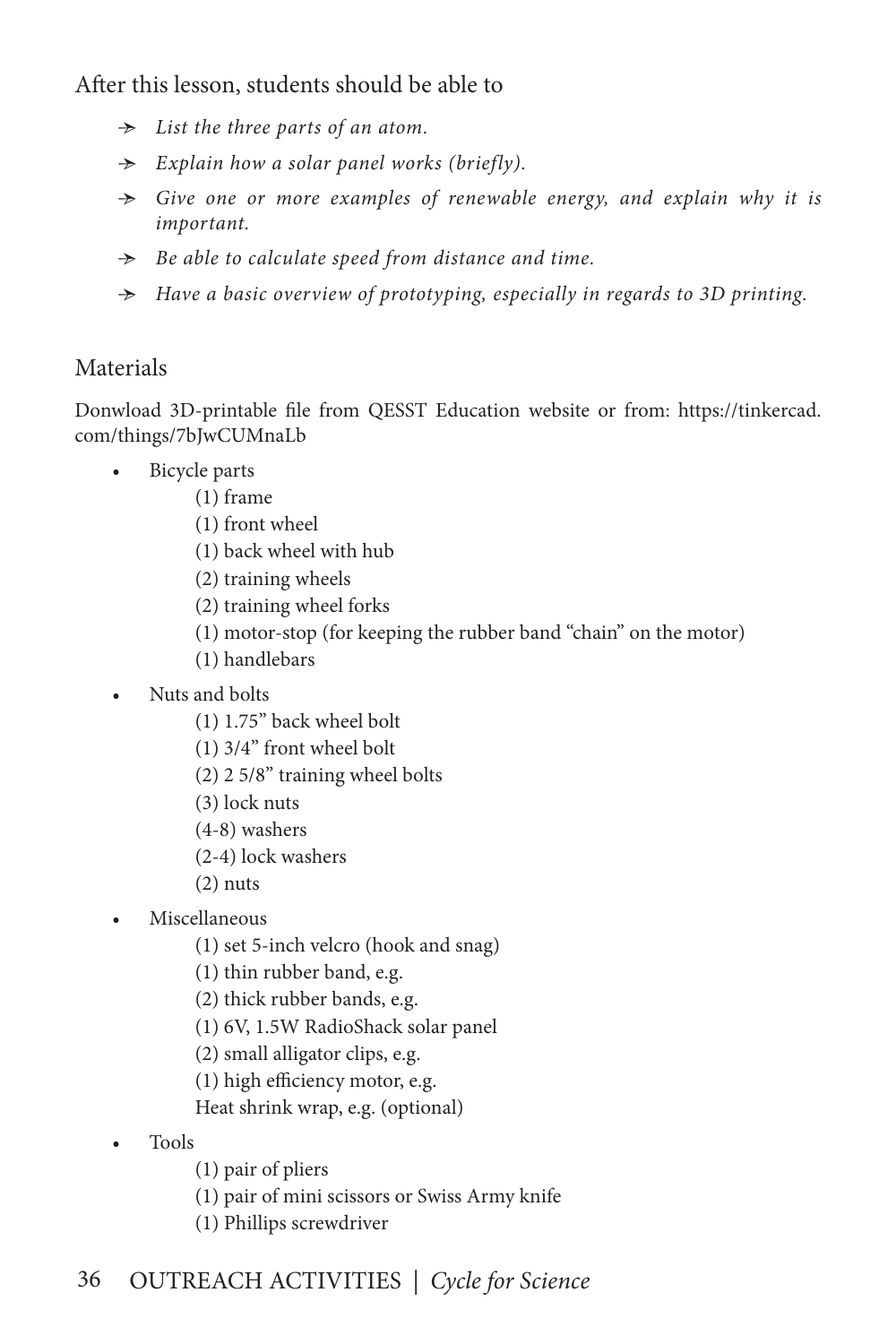#### DRAFT COPY - DO NOT DISTRIBUTE

#### How to assemble the Sol Cycle

1. 3D-print all the parts you'll need, except for 1 locknut (3 needed in total: two for each training wheel and one for the front wheel).



2. Assemble the training wheels (x2) The number of washers you need will depend on the thickness of your washer – they are there to help your wheel spin, and also to make sure the screw fits snugly into the lock nut. Follow these steps for both training wheels.



2a. Add [washer(s) - wheel - washer(s)] to the bolt, so that there are washers on either side of the wheel.



2b. Screw on the training fork, making sure that the wheel is on the opposite side of the nub. Tighten on the locknut. The wheel should still spin freely – if it doesn't, remove some of your washers. You may need a screwdriver and pliers to tighten.



3a. Front wheel. Screw the bolt into the front wheel slot. You may need a screwdriver to do this. The head of the bolt should be on the opposite side of the protruding top bar (the same side as the flat face), so the front and back wheel will align.



3b. Add [washer - wheel - washer] and then tighten on the lock nut. The wheel should still spin freely. If it does not, remove one or both of the washers. If there is too much room on the screw and the wheel wiggles, add another washer.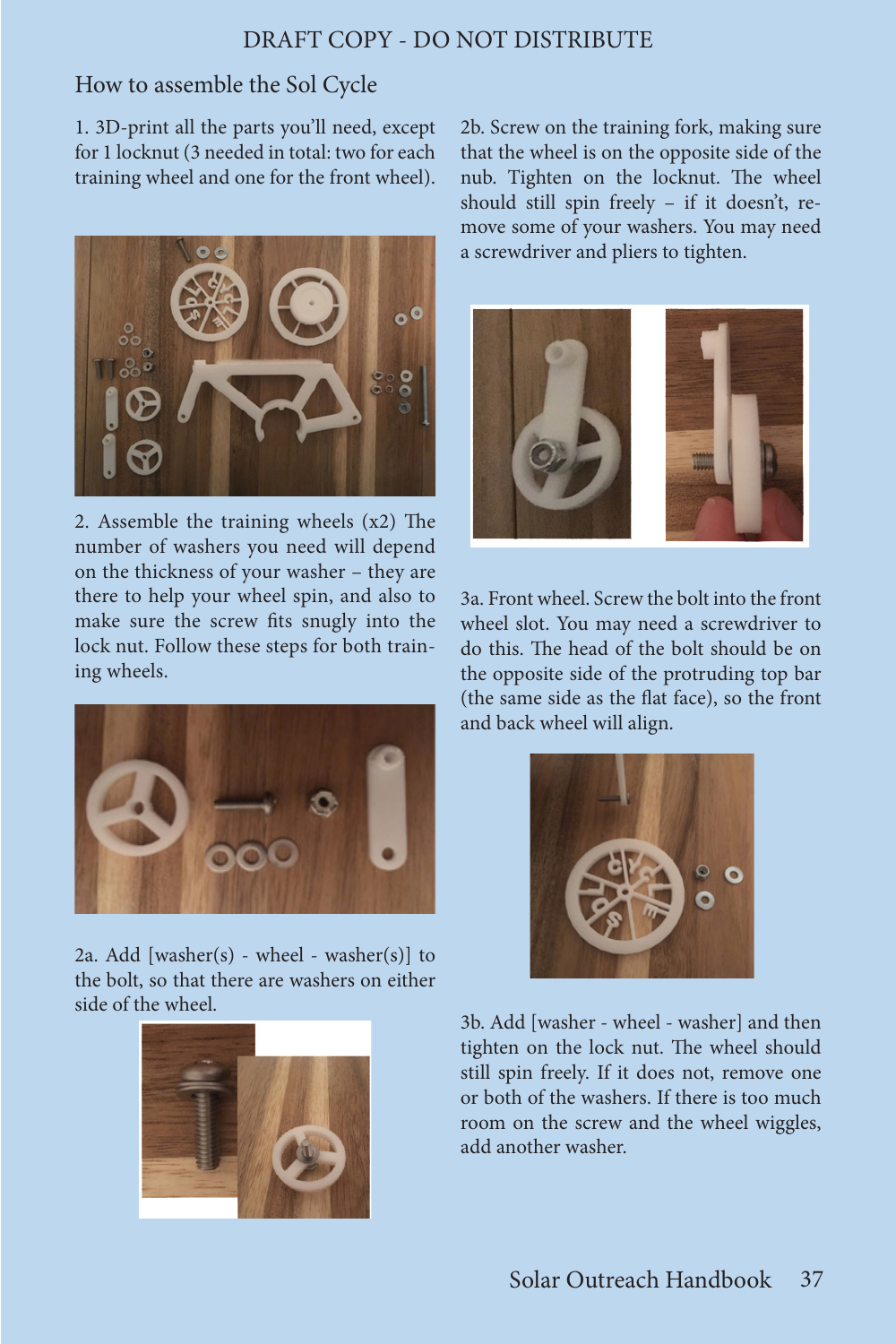### DRAFT COPY - DO NOT DISTRIBUTE



4a. For back wheel, twist the training wheel with the open hole onto the long (1.75 or 2" screw) with the nub facing in and the wheel facing out as shown.



4b. Add the [lock washer - nut], then screw bolt into the bicycle frame. This training wheel should be on the opposite side of the protruding top bar, on the opposite side of the front wheel.



4c. Add [lock washer - nut - washer] as shown. Then add on the back wheel, with the pulley-side of the back wheel facing away from the frame.



4d. Add a [washer], then carefully tighten on the other training wheel by lightly pressing the opening of the nub against the end of the bolt. It should turn 3-5 times but can easily break if you apply too much pressure.



5. Finishing touches: it is pretty tricky to get those back wheels to stay in place. The easiest way to do it is to make sure the training wheels are aligned and touching the ground, the nut on the opposite side of the back wheel is tightened all the way up against the training wheel, and then use pliers to tighten the nut closest to the back wheel. Play around with it.



## 38 OUTREACH ACTIVITIES *| Cycle for Science*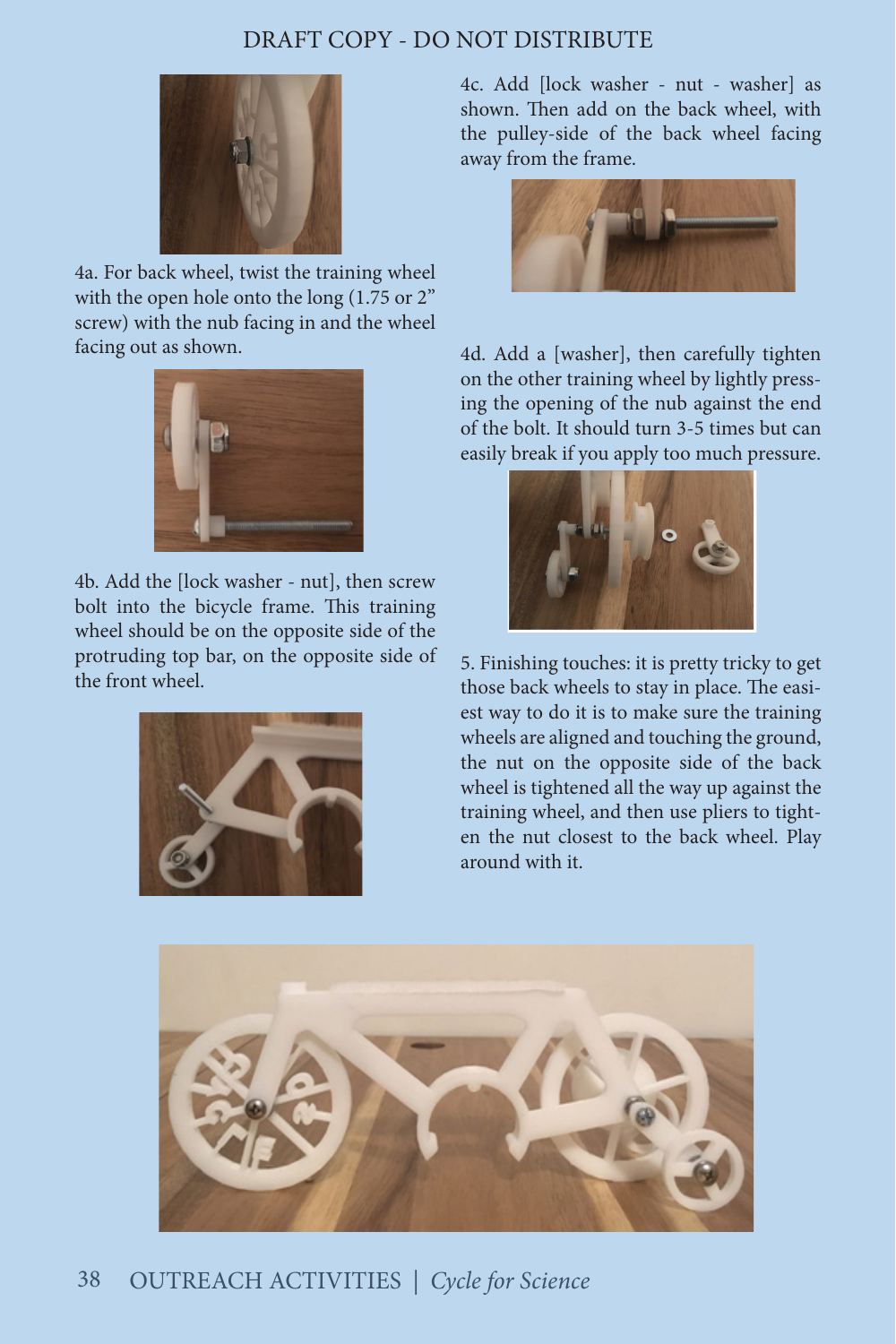#### **Instructions**

#### Introduction (5-10 min)

Introduce yourself and what you do as a scientist. Then introduce the lesson material. A few tried and tested questions include:

*How many of you ride your bicycles to school? (bicycles, mechanics, physics)? How many know where plants get their energy? (solar panel, renewable energy, circuits). And yes, the sun! Every morning, sunlight streams from the furnace of the sun's surface to the surface of the earth. Do you know how long it take light to travel from the sun to the Earth? (8 min).*

Depending on the age group, ask if anyone knows what light is:

Light is made of photons, which are little packets of energy that don't weigh *anything at all and speed reeallllly fast through the universe.*

Introduce the idea of atoms:

*What are the really tiny things that make up everything? What are the three parts of an atom? (Electron, neutron and proton).*

#### How a Solar Panel Works (10 min)

Hold up the Sol Cycle. Ask everyone what it is (a bicycle!).

Point or hold up a separate solar panel - do any of the students know what it is? How about how it works?

*Sun emits photons, photons transmit energy to electrons, electrons get excited and move through the surface of the panel, down the red wire and into the motor, which steals the photon/energy, and the electron returns to its nucleus to repeat the pathway,*

Ask for four volunteers – (1) a **sun**, (2) an atom of the solar panel represented by an **electron** (someone who wants to run around!) and (3) a **nucleus**, and (4) a **motor**.

*The sun is given a starburst – this is a photon! A tiny packet of energy.*

Position the four students in a line. The **sun** at one end of the space, the **electron**, walking slowly, sleepily, around the **nucleus** about 5-10 feet away, and the **motor** stands inert at the far end. If desired, lay down red and black tape/paper beforehand to represent the wires.

Set up the scenario, narrating:

*At night, the electron is sleepy and has no energy to move away from its nucleus,* 

so the student who has volunteered to be the **electron** rotates around the **nucleus**

*The sun rises and wakes up and tosses the starburst/photon to the electron. The electron now has lots of energy.*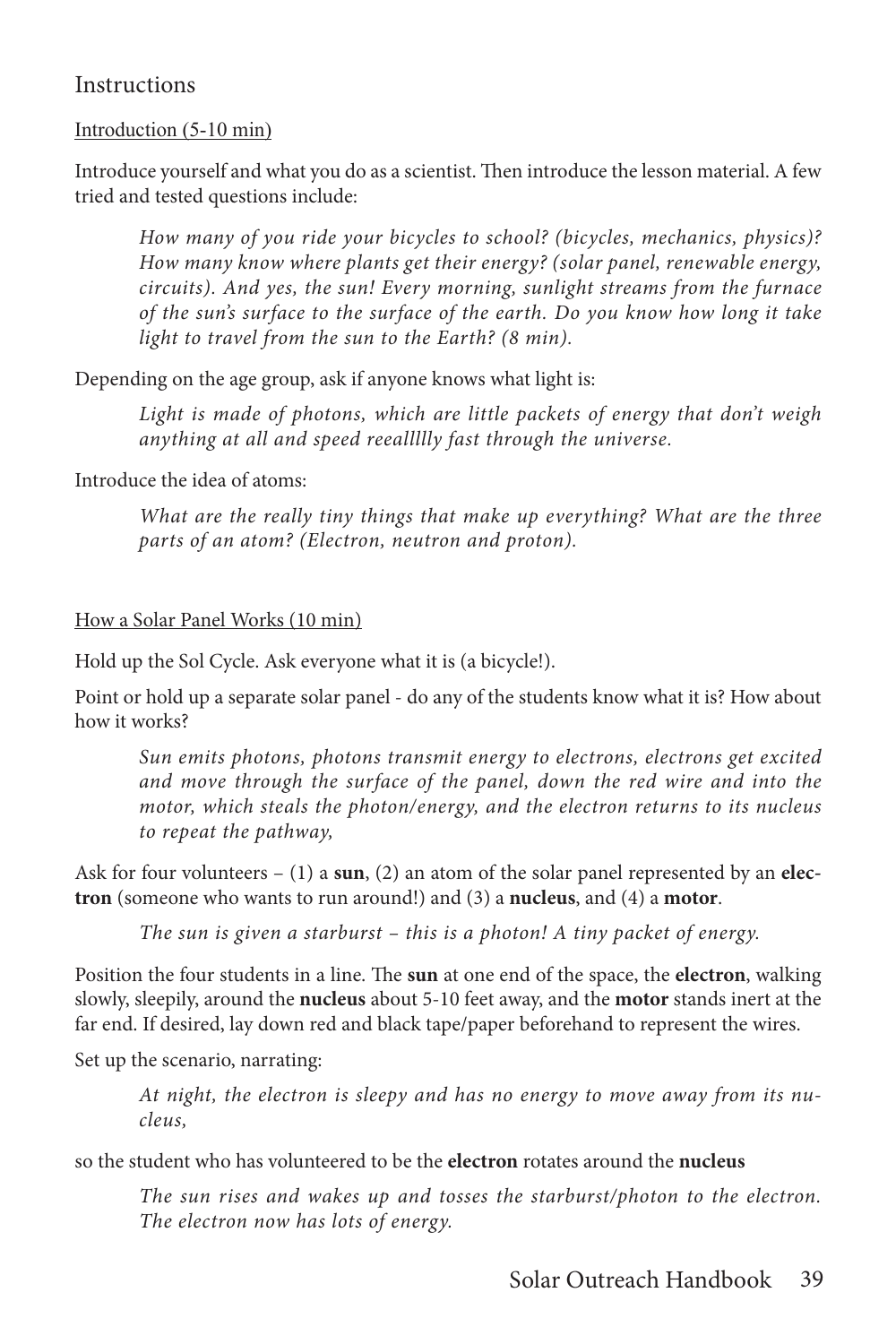The student runs around the room, then down the red wire to the **motor**.

*The motor is hungry – it's breakfast time in motorland – and steals the starburst from the electron and starts spinning.*

*The electron returns, exhausted, to the nucleus (its "parent") and slowly rotates again.*

#### Sol Cycle Assembly (5-10 min)

Students get in groups of 3-5. Invite one student per group to collect a Sol Cycle kit: a sol cycle (fully assembled, as shown above), a motor, a solar panel, and some rubberbands (two fat, one thin for the wheel "tire" and "chain" respectively. Final assembly should look like below:



Group assembles one cycle together. Walk around the room and help any that are stuck by asking leading questions

*Think about a real bike. What happens when you pedal? What's moving? Are the tires plastic/metal or do they have something (e.g. a tire) around the edges?*

#### Sol Cycle Activity (15 min)

Each group receives a worksheet, a meter stick, and a timer. Each group takes five trials of how long it takes for their Sol Cycle to travel a meter.

Calculate speed, translate into miles per hour (from feet per second) and compare to: walking example, car example, bicycling example.

Have students experiment and observe. Some qualitative and quantitative questions are:

*Does the angle of the solar panel matter? How close or far from a building? The texture of the ground? The angle of the ground?* 

After doing some experiments, have students race their Sol cycles—20 feet or so is usually enough to make it really exciting.

# 40 OUTREACH ACTIVITIES *| Cycle for Science*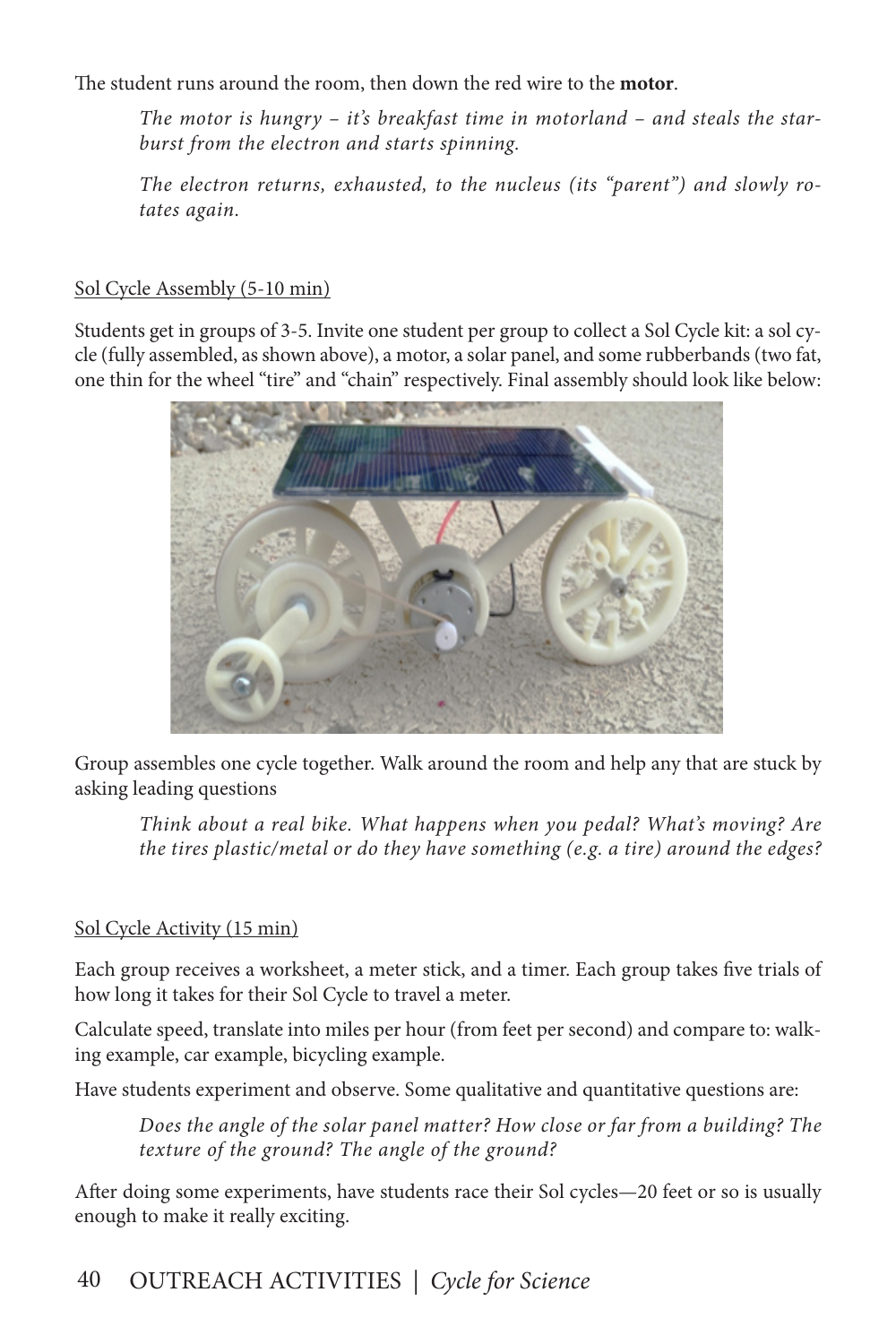*What is renewable energy? Are solar panels an example of renewable energy?* 

*What are some other examples of renewable energy?*

*Answer: wind, tidal, geothermal*

*What are some examples of non-renewable energy?* 

*Answer: oil, gas, ethanol.*

*Why is renewable energy important? What is climate change?*

*Answer: The natural patterns and geologic ages of the earth are changing because of the pollution we emit into the atmosphere, and put into the ocean and the ground. Oil and gas release greenhouse gasses when they are burned. This traps heat in the atmosphere, and/or has torn a hole in our atmosphere, which means more radiation can reach the earth. Climate change is also affecting wildlife, causing animals and plants to go extinct. Healthy biodiversity healthy humans.* 

#### 3D Printing (5-10 min, optional)

Sol-cycle design is available online to be 3D printed, so it can be a great opportunity to introduce students to 3D printing.

If a student has done any 3D printing, ask them to explain the process. In big strokes, the two steps are 1) giving the machine a design, and 2) the machine melts plastic and extrudes it onto the "drawing" board in layers microns to millimeters thick.

You can discuss with the students cool examples or uses of 3D printing. Some examples are for medical applications, like practicing surger on 3D printed skulls; for family —blind mothers receive a 3D printed "statue" or plate of the ultrasound image of their baby,— or even for printing parts for other 3D printers.

There are resources they can use to design their own bicycles (or anything they can dream of), like Tinkercad (free online software), or 3D hubs for printing ("amazon turk" for 3D printing -- someone does it for you on their own machine).

#### Wrap up (5 min)

Review with students how solar panels work, what the smallest element of matter is, how fast their Sol Cycle went, and how it was made.

Also, give students some take-home questions: how would they make the Sol Cycle better, or what would they like to 3D print? Have them draw out all the individual pieces that make up their design.